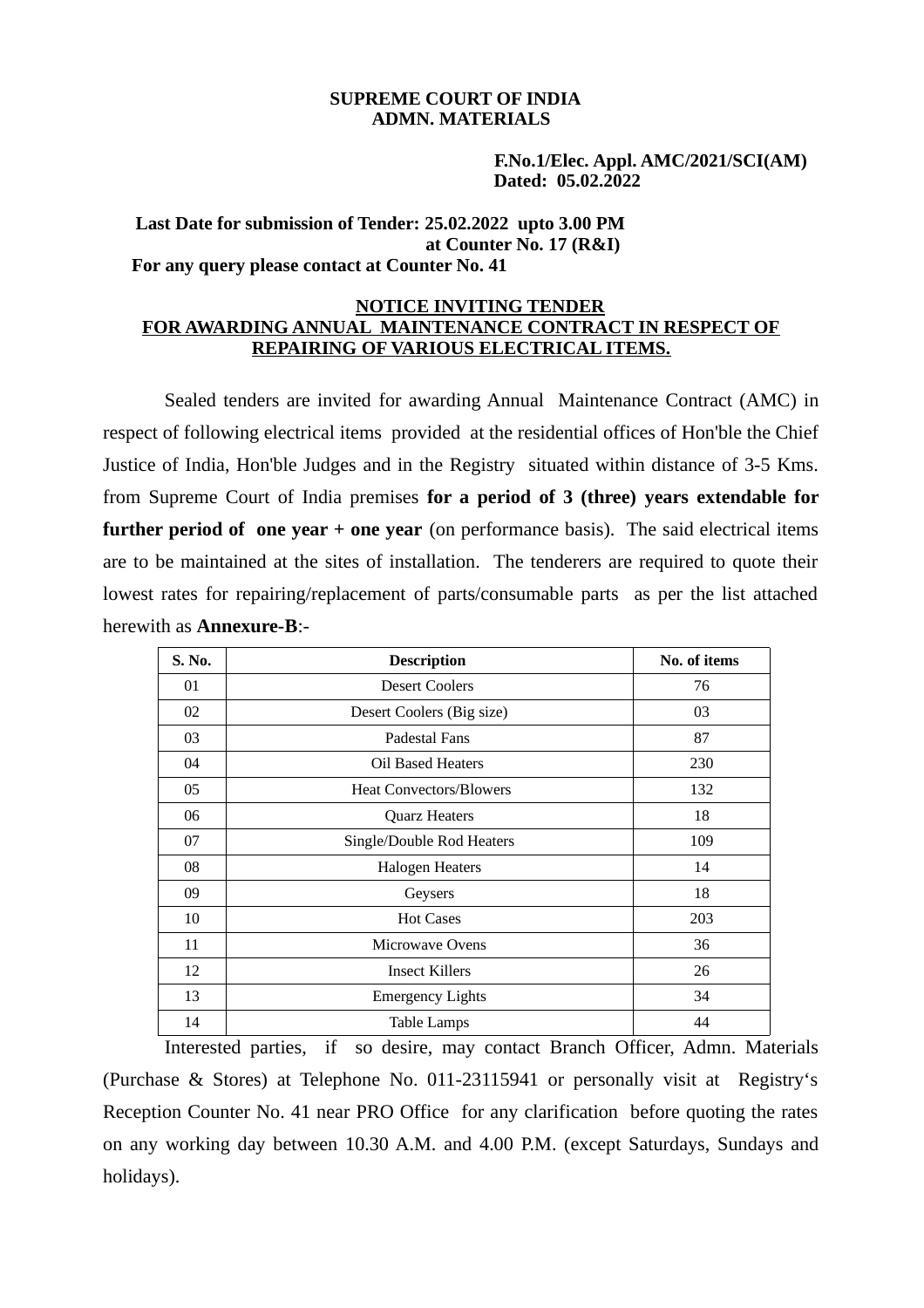#### **A. TENDER**

1. The tenderers are required to quote their lowest rates for AMC and repairing/replacement of consumable parts of various electrical items for a period of **3 (three) years and duly extendable for further period of one year + one year** (on performance basis). Tenders once submitted will not be allowed to be withdrawn till finalisation of the matter.

2. The tender may be sent in sealed envelopes superscribing **(a) 'Earnest Money for awarding Annual Maintenance Contract (AMC) in respect of repairing of various electrical items (b) 'Financial Bid for Annual Maintenance Contract (AMC) in respect of repairing of various electrical items'** by post sufficiently early so as to reach the Registry within date and time or may be delivered at Counter No. 17 (R&I).

3. The tenderers are expected to examine all the instructions, Proformas' terms and conditions and specifications in the tender documents. Failing to furnish all information required by the tender document in any respect will be at the tenderer's risk and may result in rejection of the tender.

4. The tender must be received not later than the date and time specified for submitting the same. In case the date of submitting the tender will be declared as holiday, then the next working day of the Registry will be treated as due date of the Tender.

### **B. TERMS AND CONDITIONS OF TENDER**

5. **The tenderer may quote the rates of AMC and spare parts, keeping in view the escalation in prices for the next five years.** The tenderer shall not be entitled during the said period to revoke or cancel its tender or to vary the tender or any terms thereof.

6. The tenderers are required to send their Tender along with a Demand Draft of **Rs. 15,000/- (Rupees Fifteen Thousand only)** drawn in favour of **'**The Registrar (Admn.), Supreme Court of India**'** payble at New Delhi as Earnest Money, by writing the name of the firm, telephone number and name of the item on the reverse side of the Demand Draft. If the firm is exempted from depositing the EMD, a Certificate to this effect has to be submitted along with the tender documents.

7. Earnest Money Deposit of unsuccessful tenderers would be returned by way of RTGS/NEFT or cheque after the contract has been finally awarded to the successful tenderers. A copy of cancelled cheque is required to facilitate refund of EMD amount.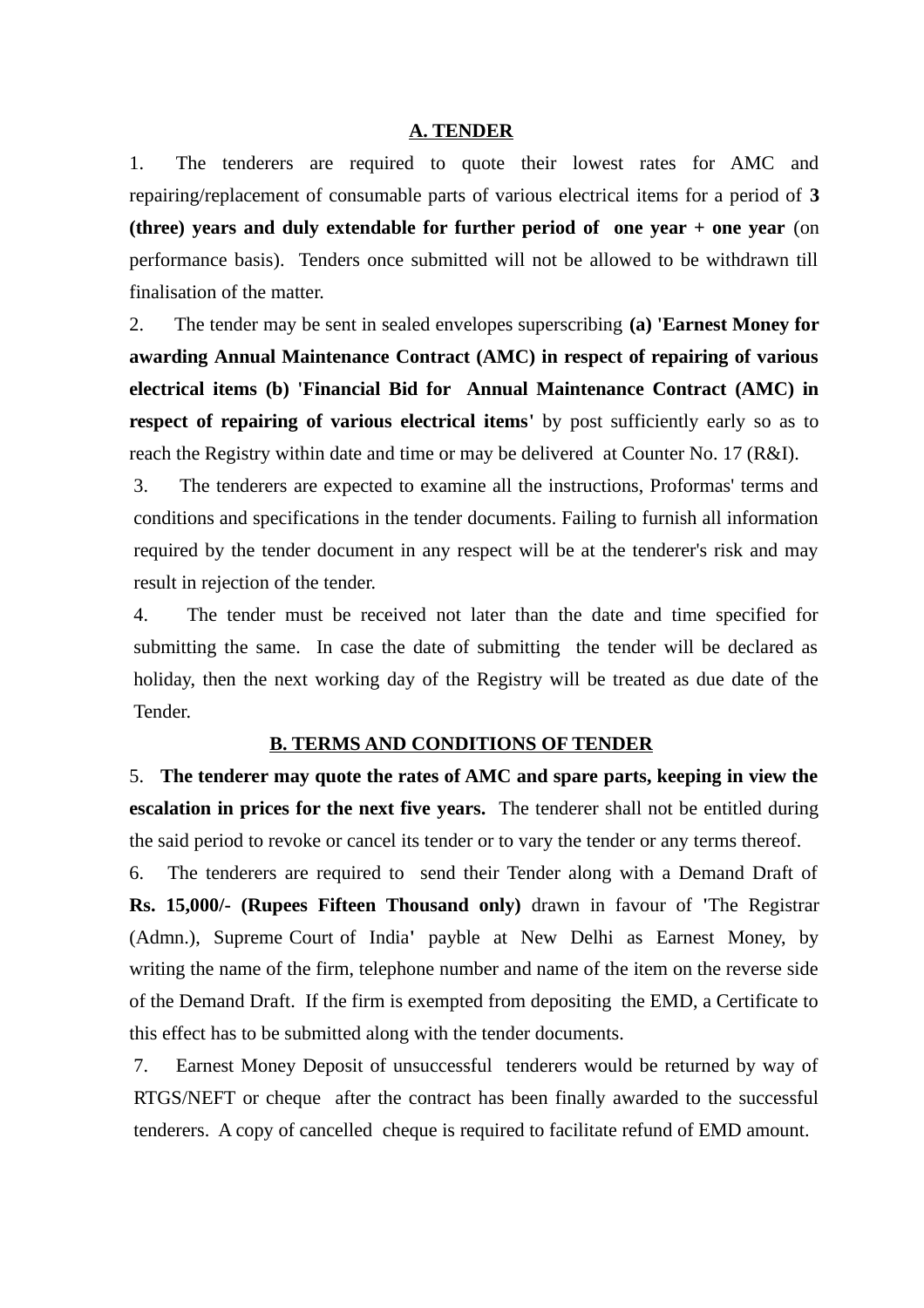8. Hypothetical/conditional tenders shall not be entertained. Tender once submitted shall not be allowed to be withdrawn or altered. If the tender is withdrawn or altered by the concerned party at any time after it is submitted, the tenderer may be debarred to participate in the tender process of the Supreme Court of India.

9. The Registry will deal with the tenderer directly and no middlemen/agents/ Commission agents etc. should be asked by the tenderers to represent their cause and they shall not be entertained by the Registry. The tender form is not transferable and agency shall not be permitted to transfer their rights and obligations to any other person/organization or otherwise.

10. Over-writing, over-typing or erasing of the figures which render its doubtful or ambiguous are not allowed and shall render the tender invalid.

11. The tenders shall quote rates both in figures and words with blue/black ball pen. In case of any discrepancy, the figures mentioned in words will be considered.

12. The Registry, in its discretion, reserves the right to reject or accept any or all the tenders, wholly or partly, without assigning any reason thereof.

13. All the pages of tender document submitted therein must be duly signed and stamped failing which the offer shall be liable for rejection.

14. The Registry is not bound to accept the rates submitted by the lowest tenderer.

15. The tenderer has to mention its infrastructure and annual business turn over of last 2-3 years.

16. During the subsistence of contract, in case of breach of any condition or deficiency in service, the Registry shall have a right to terminate the contract and to entrust the work to another contractor. The loss, if any, sustained by the Registry on that account shall be recovered from the tenderer.

17. The tenderers should specifically state whether rates are inclusive of GST (as applicable) and if it is not, it will be deemed that rates are inclusive of GST.

18. Rates for repair and maintenance with labour and cartage charges of electrical items are required to be submitted in the format as per **Annexures-'A' and 'B'**. The rates shall remain in force for the entire period of contract unless it is terminated.

### **C. TERMS AND CONDITIONS FOR SUCCESSFUL TENDERER**

19. The successful tenderer shall have to deposit **performance security deposit @ 3%** of the total amount of tender by way of Bank Guarantee/Demand Draft drawn in favour of ''The Registrar (Admn.), Supreme Court of India'', New Delhi. The performance security will be released after 60 days of the successful completion of the contractual period or payment of the last bill, whichever is later.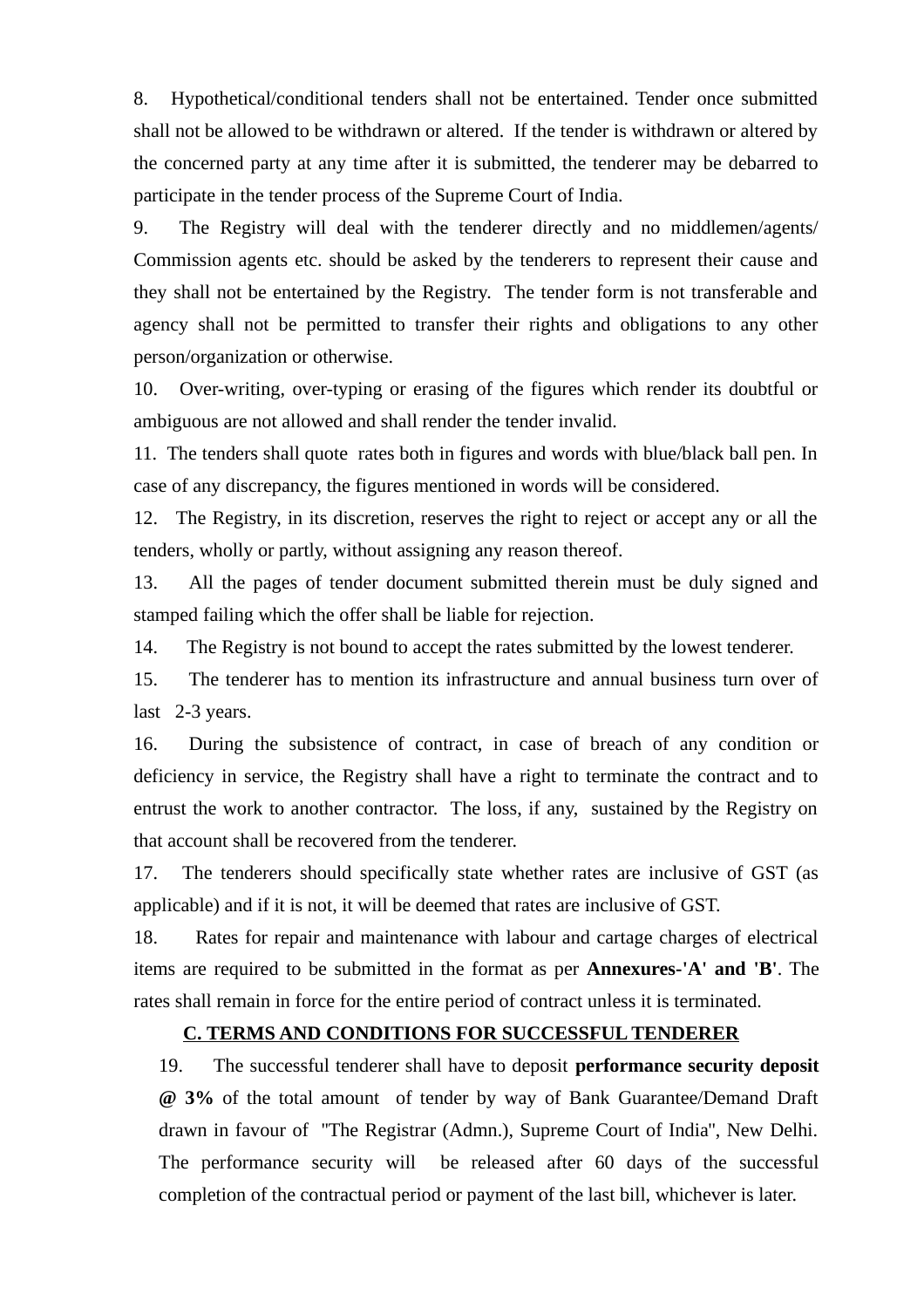20. O**ne skilled electrician** shall be made available in the Registry by the firm and he will be required to report for work to the Branch Officer (Admn. Materials -Maintenance) **on all working days from 9.00 am to 6.00 pm or as per requirement arises from time to time.**

21. The Electrician deployed full time for Registry will not be paid less than minimum wages approved by the Government of Delhi from time to time.

22. The successful firm has to furnish proof of payment of minimum wages paid to the Electrician as and when asked for.

23. The repair work will be required to be done at different intervals during the Contractual Period as and when requied. Rates quoted shall include costs of commuting and no separate traveling charges shall be admissible.

24. The payment of AMC will be made on quarterly/half yearly/yearly basis after the satisfactory report (with name, designation and emp. code) of the concerned officer.

25. The successful tenderer would take up any **reported fault within two hours even at odd hours and during holidays and shall rectify the fault as far as possible**. The repairs would be carried out on-site itself. If for some reason, it is not possible to carry out the necessary repair at the place where the item is installed, prior permission in writing shall be taken before taking the item to the workshop of the tenderer. However, in case the item is not likely to be repaired within 6 hours the firm would provide a standby for the same till the faulty item is repaired and no extra charges will, however, be payable on this account.

26. The tenderer shall maintain the equipment as per manufacturer's guidelines and shall use only standard/compatible/equivalent components for replacement. The original specifications/characteristics/features of the item shall not be changed without prior intimation to the Supreme Court of India.

27. If the work is found unsatisfactory or the visit of skilled worker to the worksite is not regular, the contract will be terminated by the Registry at any time without assigning any reason therefor. The decision of the Registry in this regard shall be final and binding on the firm.

28. Periodical servicing has to be carried out once in three months for all the electrical items covered under AMC. During the course of servicing, the tenderer should service the items with proper care, thoroughly check-up, checking output performance etc.

29. Non-performance of the quarterly maintenance on time schedule will be treated as a pending complaint by the Registry and will be dealt with accordingly for applicable penalties.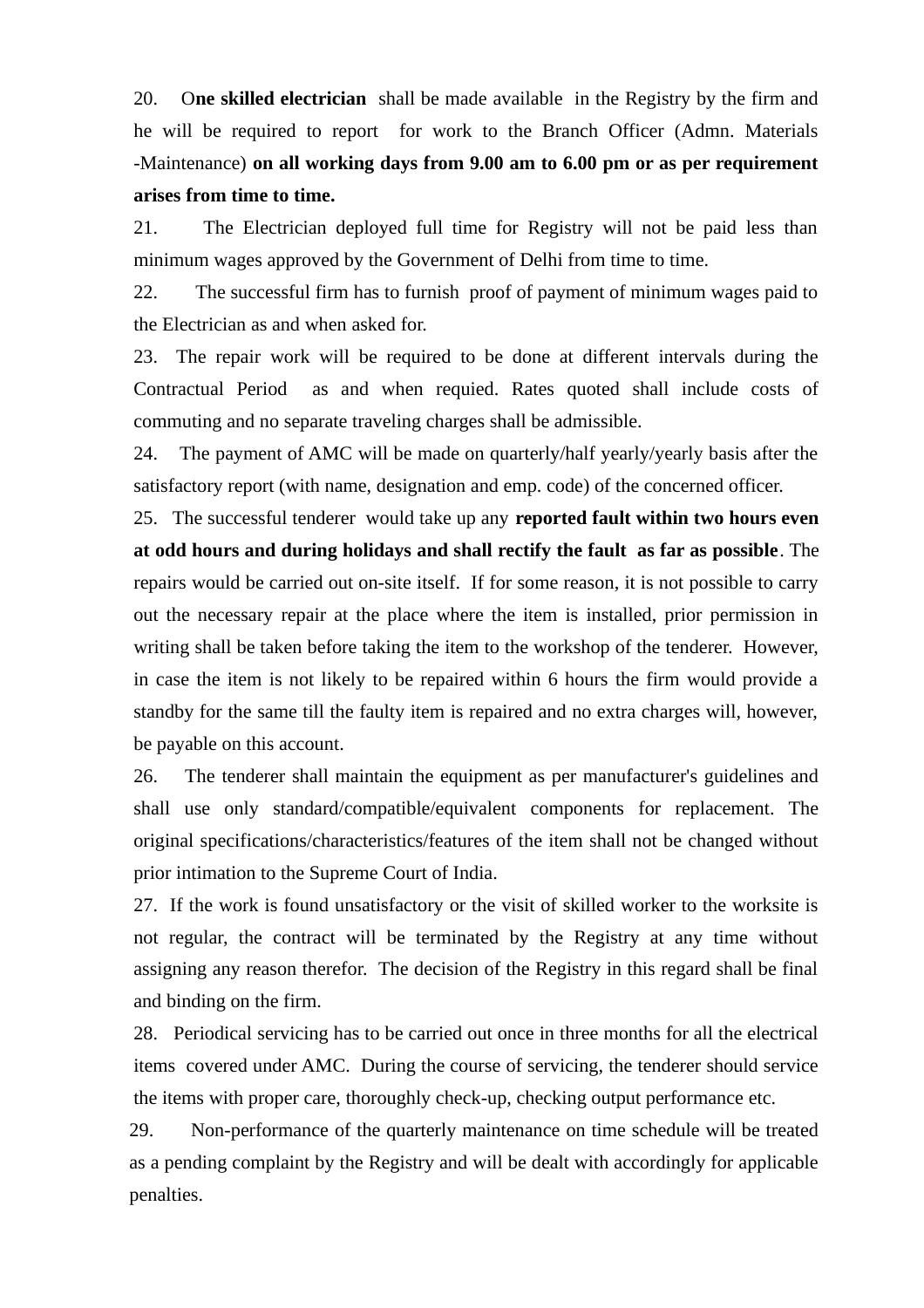30. Any loss or damage caused to any of the Registry's item by the successful tenderer while doing/performing the job shall be recovered from the successful tenderer and the decision of the Registry in this regard shall be final and unassailable.

31. The tenderer shall provide full details of the person/electrican deployed for job. Police verification of the deputed person with no criminal record and with ID proof shall also be carried out by the contractor and record be maintained to this effect and further shall be verified from time to time so far.

32. The firm/contractor shall be responsible for any injury or accident to the electrician/person deployed by them.

33. The Registry shall have no liability, financial or otherwise, for any harm/damage/injury incurred to the personnel deployed by the successful tenderer inthe course of performing the work of this Registry. Neither the Contractor nor his workers shall have any claim on this Registry for compensation or financial assistance on this account.

34. The tenderers shall give an undertaking (as per **Annexure-C**) that the Firm/Partners/Director/Proprietor has not been blacklisted/banned by any Government Department/ Public Sector undertaking/Autonomous Body.

35. The successful tenderer will have to abide by the terms and conditions as may be fixed from time to time by the Registry.

36. The work executed by the firm should be to the satisfaction of the concerned Officer where work will be executed. If the same is not found satisfactory, the firm will have to do the job again at its own cost. The decision of the concerned Officer and of the Registry in this regard will be final and unassailable and binding on the tenderer.

37. Rates quoted shall include costs of commuting, delivery and no separate travelling charges shall be admissible.

### **D. PENALTIES**

38. If the job is not done within stipulated period and the Registry is forced to get it done from open market at higher rates, the tenderer will have to make payment of the loss caused to the Registry.

39. If irrespective of the fact as to whether or not the Registry gets the job done or not from the outside, a penalty of 1% subject to maximum penalty of 10% of total cost of delayed job.

40. Even after awarding the contract, the Registry reserves the right to terminate the same at any point of time during the contract period , if services of the successful tenderer are not found satisfactorily.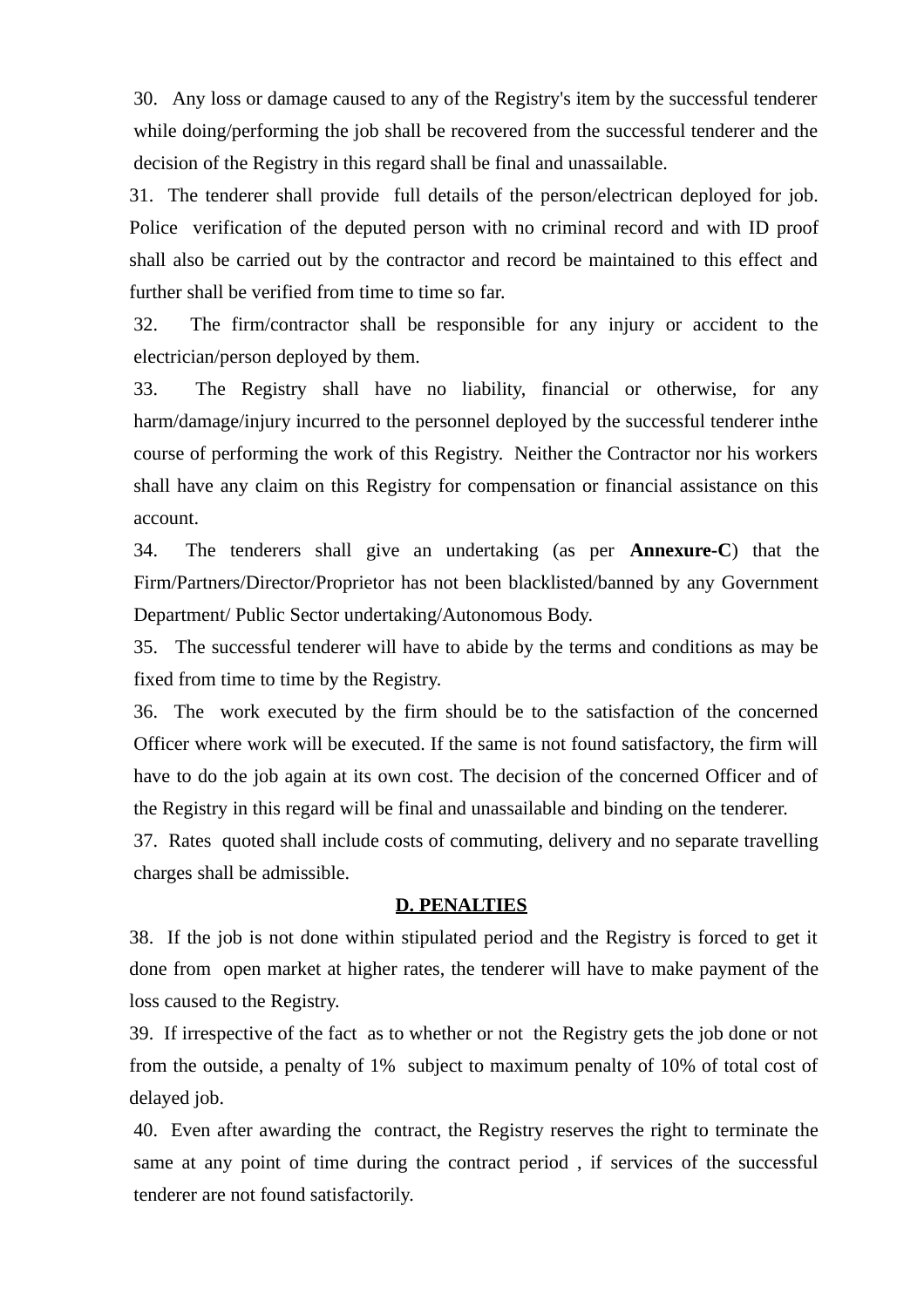41. The security deposit shall stand forfeited in case of breach of any of the conditions mentioned herein or if the work is found unsatisfactory/ not as per specifications.

### **E. INVITATION OF TENDER**

Interested parties may send their tenders in two sealed envelopes containing **(a)** Earnest Money for awarding Annual Maintenance Contract (AMC) in respect of repairing of various electrical items **(b)** Financial Bid for Annual Maintenance Contract (AMC) in respect of repairing of various electrical items" respectively addressed by name to the undersigned or may be handed over personally to Registry's Reception Counter No. 17 (R&I) on or before 25.02.2022 **upto 3:00 PM** which will be opened at 3:30 PM on the same day by a Committee of Officers constituted for the purpose before the tenderers or their authorised representatives who may wish to remain present. The tenders received after due date and time and without Earnest Money will not be entertained. In the first instance, envelopes containing Earnest Money will be opened. Thereafter, the envelope containing tender documents will be opened.

> **( Anil Kumar Sharma) Additional Registrar (AM)**

**Encls : Annexures 'A', 'B' & 'C'**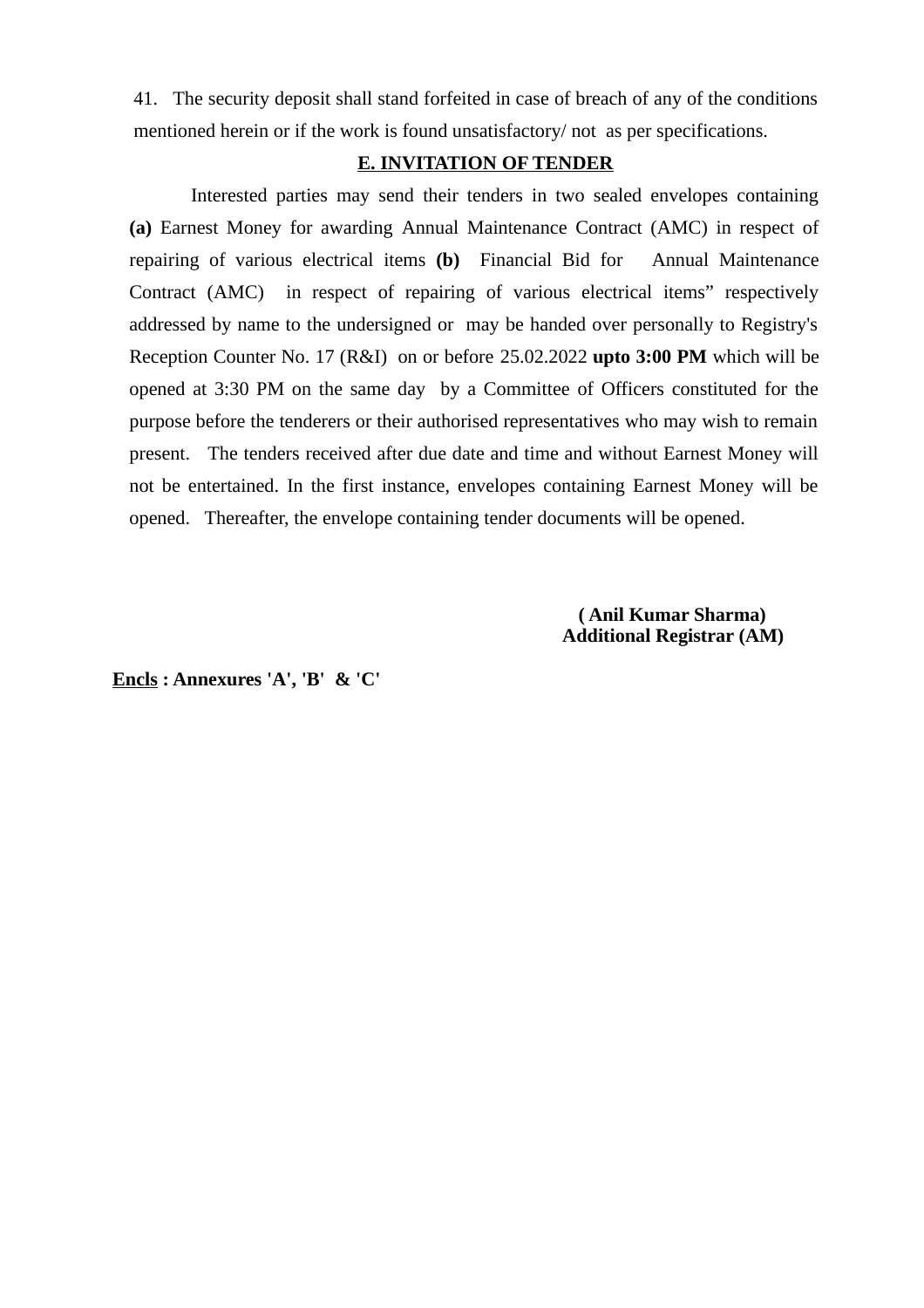### **SUPREME COURT OF INDIA (ADMN. MATERIALS BRANCH)**

(To be filled by the Tenderers with reference to Notice Inviting Tender for for awarding Annual Maintenance Contract (AMC) in respect of repairing of various electrical items)

| 1. | Name of the tenderer with address                                                           |                |          |
|----|---------------------------------------------------------------------------------------------|----------------|----------|
| 2. | Name of the Contact Person with<br>Telephone No /Mobile No./Fax No/e-mail ID                |                |          |
| 3. | GST No. (attach a copy also)                                                                |                |          |
| 4. | PAN No. (attach a copy also)                                                                |                |          |
| 5. | Whether all the terms & Conditions<br>of NIT are agreeable                                  | $\ddot{\cdot}$ | Yes / No |
| 6. | Name and Mobile Number of the qualified<br><b>Engineers</b>                                 |                |          |
| 7. | Annual turnover during last three years<br>(enclosed audited balance sheet for three years) |                |          |
| 8. | Whether tender document (all pages)<br>duly signed, stamped and legible                     |                |          |
| 9. | Any other information, please specify                                                       |                |          |
|    |                                                                                             |                |          |

I certify that the information furnished above is true and correct. The terms & conditions are acceptable to us.

#### **Dated: AUTHORISED SIGNATORY OF THE FIRM Name(s) and address of the firm (with stamp)**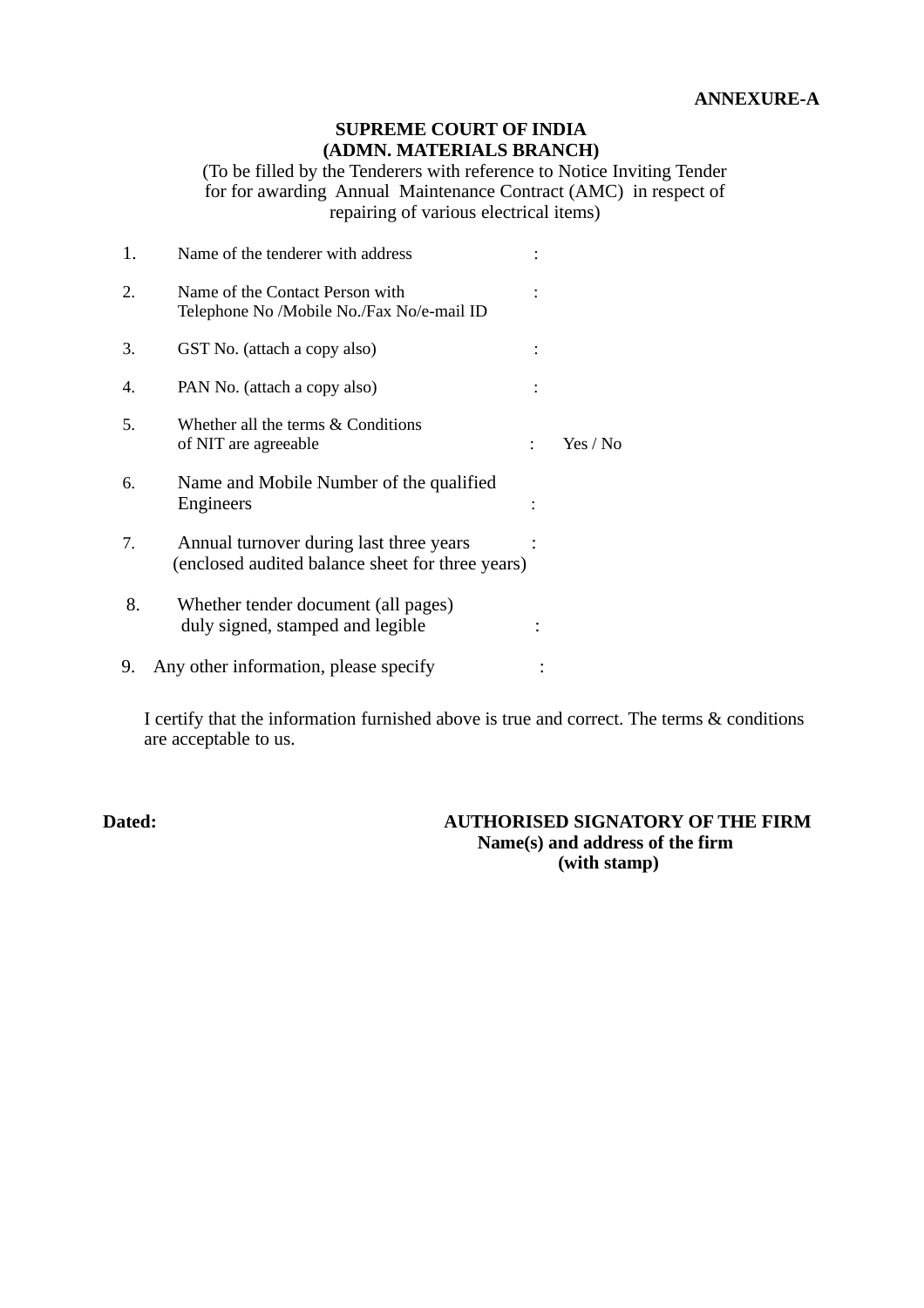| S. No. | Name of the item                                                                                                                                            | <b>Quoted Rate in</b><br>fitures (Excluding<br>GST) | <b>Quoted Rate in</b><br>words<br>(Excluding GST) |
|--------|-------------------------------------------------------------------------------------------------------------------------------------------------------------|-----------------------------------------------------|---------------------------------------------------|
| 01     | Annual Maintenance Contract (AMC)<br>charges including service and minor<br>repair charges, replacement of parts,<br>oiling/greasing charges etc (per year) |                                                     |                                                   |

## **Desert Coolers– 76 Nos.**

| S No         | Name of the items                            | <b>Quoted Rate in</b><br>fitures (Excluding<br>GST) | <b>Quoted Rate in</b><br>words<br>(Excluding GST) |
|--------------|----------------------------------------------|-----------------------------------------------------|---------------------------------------------------|
| $\mathbf{1}$ | Wood Wool pad 18"                            |                                                     |                                                   |
| 2            | Wood Wool pad 24"                            |                                                     |                                                   |
| 3            | Painting of cooler 18" (branded paint)       |                                                     |                                                   |
| 4            | Painting of cooler 24" (branded paint)       |                                                     |                                                   |
| 5            | Painting of stand                            |                                                     |                                                   |
| 6            | Rewinding of fan motor with copper wire      |                                                     |                                                   |
| 7            | Cost of Pump motor                           |                                                     |                                                   |
| 8            | <b>Water Distributor</b>                     |                                                     |                                                   |
| 9            | Plastic pipe (per mtr)                       |                                                     |                                                   |
| 10           | Condenser 4 MFD/capacitor (Tipcon)           |                                                     |                                                   |
| 11           | Replacement of motor bush                    |                                                     |                                                   |
| 12           | Replacement of motor shaft                   |                                                     |                                                   |
| 13           | Providing of ply in single piece (in window) |                                                     |                                                   |
| 14           | Providing of ply in pieces                   |                                                     |                                                   |
| 15           | Door size ply                                |                                                     |                                                   |
| 16           | Replacement of shutter (22 Gauge)            |                                                     |                                                   |
| 17           | Replacement of Water Tank (20 Gauge)         |                                                     |                                                   |
| 18           | Replacement of Grill (Plastic G.I. Sheet)    |                                                     |                                                   |
| 19           | <b>Stand Wheels</b>                          |                                                     |                                                   |
| 20           | <b>Connection Plate</b>                      |                                                     |                                                   |
| 21           | Grill Knob                                   |                                                     |                                                   |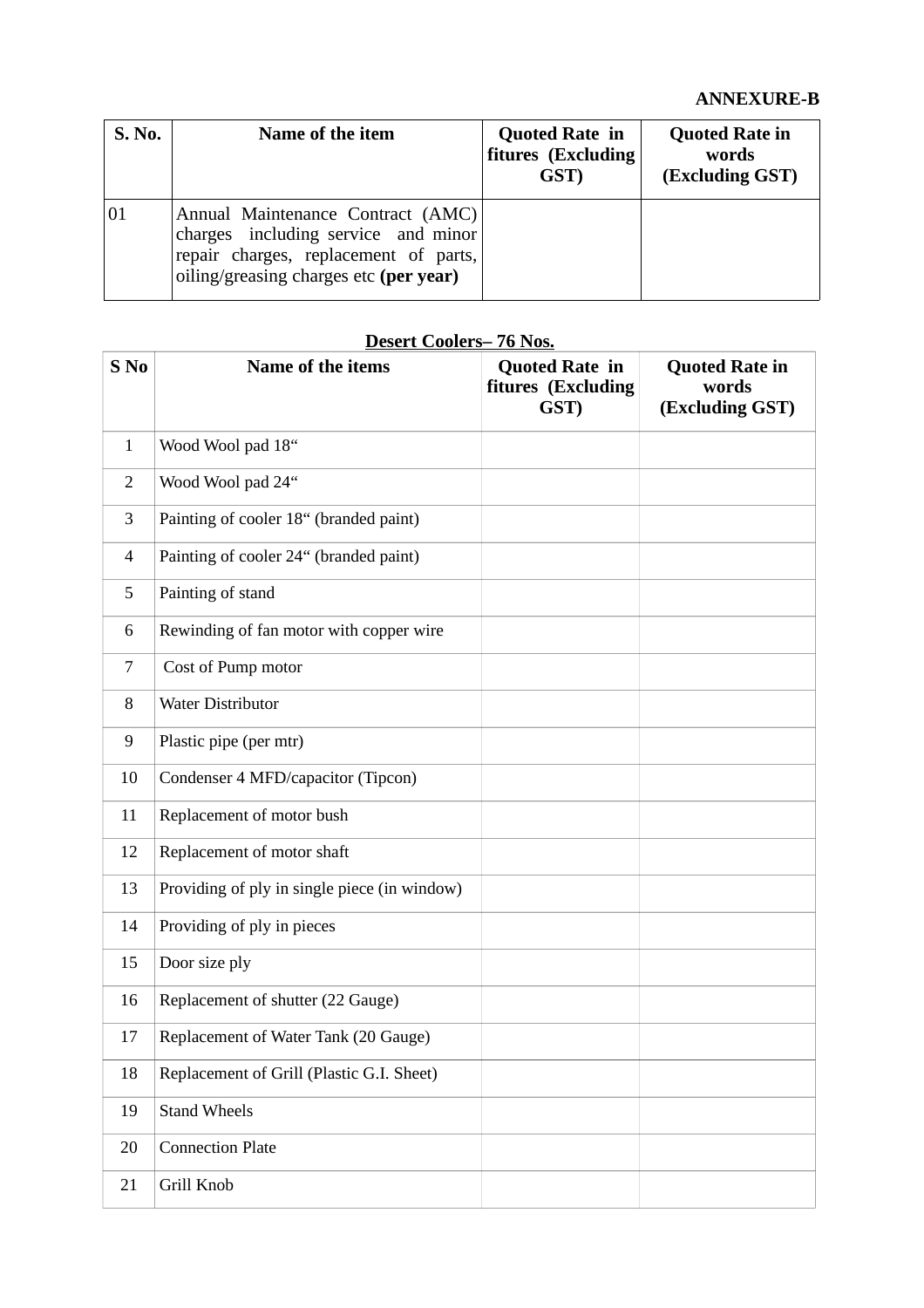| 22 | Pad Jalli                                        |  |
|----|--------------------------------------------------|--|
| 23 | Electronic regulator (Anchor)                    |  |
| 24 | Ball Bearing for exhaust fan (SKF)               |  |
| 25 | Elbo                                             |  |
| 26 | Painting of Water Tank (Nerolac paint)           |  |
| 27 | Regulator/Selector Switch (AGI)                  |  |
| 28 | Regulator (ISI mark)                             |  |
| 29 | On-Off switch 5 AMP with make (ISI mark)         |  |
| 30 | Replacement of fan motor with make (ISI<br>mark) |  |
| 31 | Replacement of Pump with make (ISI mark)         |  |
| 32 | Fan Blade (Motor Kit) with make (ISI mark)       |  |
| 33 | Fan Blade (exhaust Fan) with make (ISI<br>mark)  |  |
| 34 | Complete body desert cooler 18 inch              |  |
| 35 | Complete body desert cooler 24 inch              |  |
| 36 | Regulator Knob with make (ISI mark)              |  |
| 37 | Nut and bolts                                    |  |
| 38 | Float valve assembly Plastic                     |  |
| 39 | Float valve assembly Brass                       |  |
| 40 | Shutter handle                                   |  |
| 41 | Lifting charges outside with transport           |  |
| 42 | <b>Exhaust Fan re-winding</b>                    |  |
| 43 | Bearing Housing Kharad, tuning polishing etc     |  |
| 44 | Legs                                             |  |
| 45 | Submersible Water pump (ISI mark)                |  |
| 46 | Desert Cooler Stand 2 ft.                        |  |
| 47 | Desert Cooler Stand 2.5 ft.                      |  |
| 48 | Desert Cooler Stand 3 ft.                        |  |
| 49 | Desert Cooler Stand 3.5 ft.                      |  |
| 50 | Desert Cooler Stand 4 ft.                        |  |
| 51 | Desert Cooler Stand 4.5 ft.                      |  |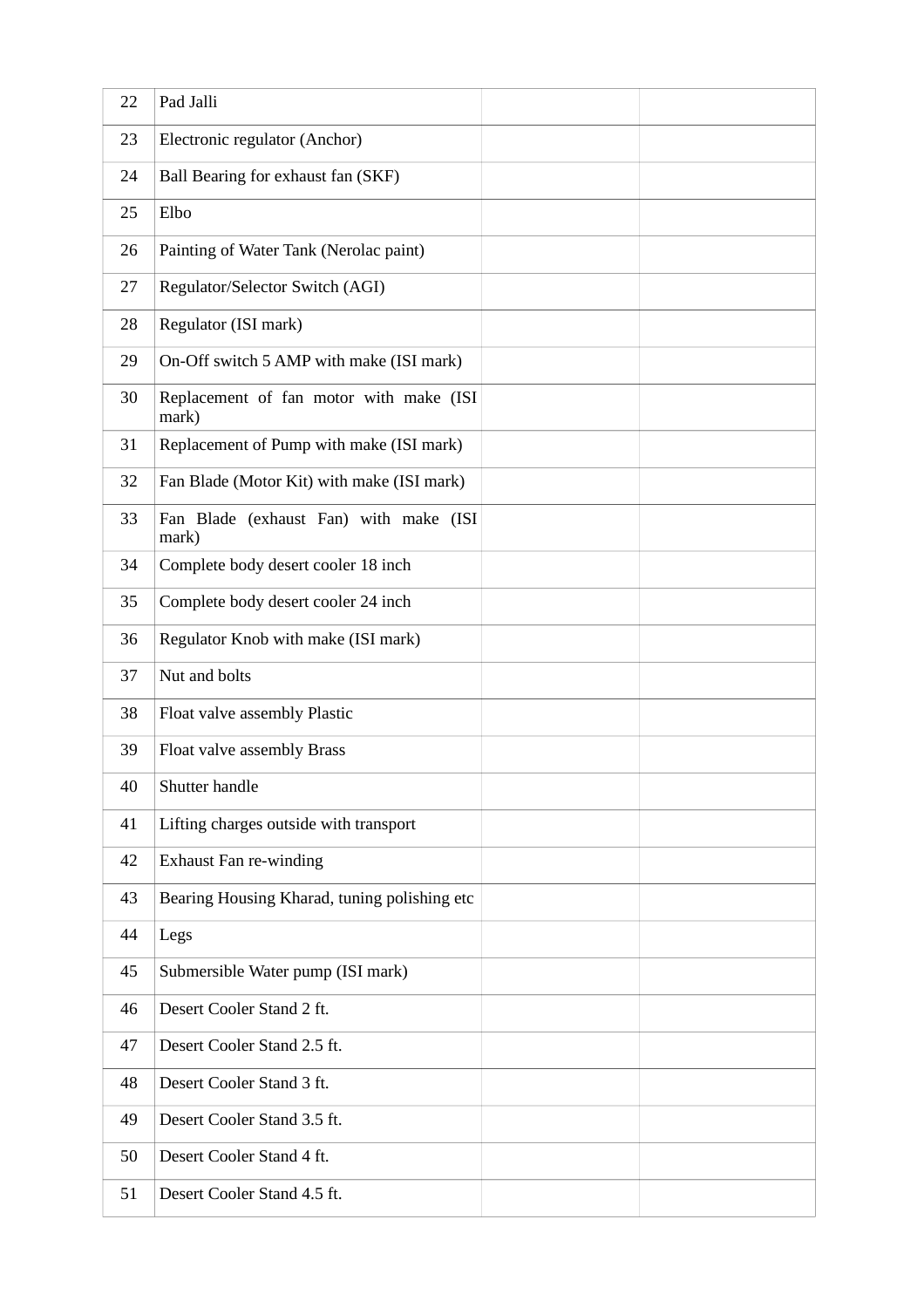| Desert Coolers (Big Size) - 03 Nos. |                                                  |                                                     |                                                |
|-------------------------------------|--------------------------------------------------|-----------------------------------------------------|------------------------------------------------|
| S <sub>No</sub>                     | Name of the items                                | <b>Quoted Rate in</b><br>fitures (Excluding<br>GST) | <b>Quoted Rate in words</b><br>(Excluding GST) |
| $\mathbf{1}$                        | Rewinding of fan motor with copper wire          |                                                     |                                                |
| 2                                   | Rewinding of Pump motor                          |                                                     |                                                |
| 3                                   | <b>Water Distributor</b>                         |                                                     |                                                |
| 4                                   | Plastic pipe (per mtr)                           |                                                     |                                                |
| 5                                   | Condenser 10 MFD/capacitor (Tipcon)              |                                                     |                                                |
| 6                                   | Replacement of motor shaft                       |                                                     |                                                |
| 7                                   | <b>Stand Wheels</b>                              |                                                     |                                                |
| 8                                   | <b>Connection Plate</b>                          |                                                     |                                                |
| 9                                   | Grill Knob                                       |                                                     |                                                |
| 10                                  | Pad Jalli                                        |                                                     |                                                |
| 11                                  | Electronic regulator (Anchor)                    |                                                     |                                                |
| 12                                  | Ball Bearing for exhaust fan (SKF)               |                                                     |                                                |
| 13                                  | Elbo                                             |                                                     |                                                |
| 14                                  | Regulator/Selector Switch (AGI)                  |                                                     |                                                |
| 15                                  | Regulator (Local)                                |                                                     |                                                |
| 16                                  | On-Off switch 15 AMP with make (ISI mark)        |                                                     |                                                |
| 17                                  | Replacement of fan motor with make (ISI<br>mark) |                                                     |                                                |
| 18                                  | Replacement of Pump with make (ISI mark)         |                                                     |                                                |
| 19                                  | Fan Blade (Motor Kit) with make (ISI mark)       |                                                     |                                                |
| 20                                  | Fan Blade (exhaust Fan) with make (ISI mark)     |                                                     |                                                |
| 21                                  | Regulator Knob with make (ISI mark)              |                                                     |                                                |
| 22                                  | Nut and bolts                                    |                                                     |                                                |
| 23                                  | Float valve assembly Plastic                     |                                                     |                                                |
| 24                                  | Float valve assembly Brass                       |                                                     |                                                |
| 25                                  | Shutter handle                                   |                                                     |                                                |
| 26                                  | <b>Exhaust Fan re-winding</b>                    |                                                     |                                                |
| 27                                  | Bearing Housing Kharad, tuning polishing etc     |                                                     |                                                |
| 28                                  | Submersible Water pump (New)                     |                                                     |                                                |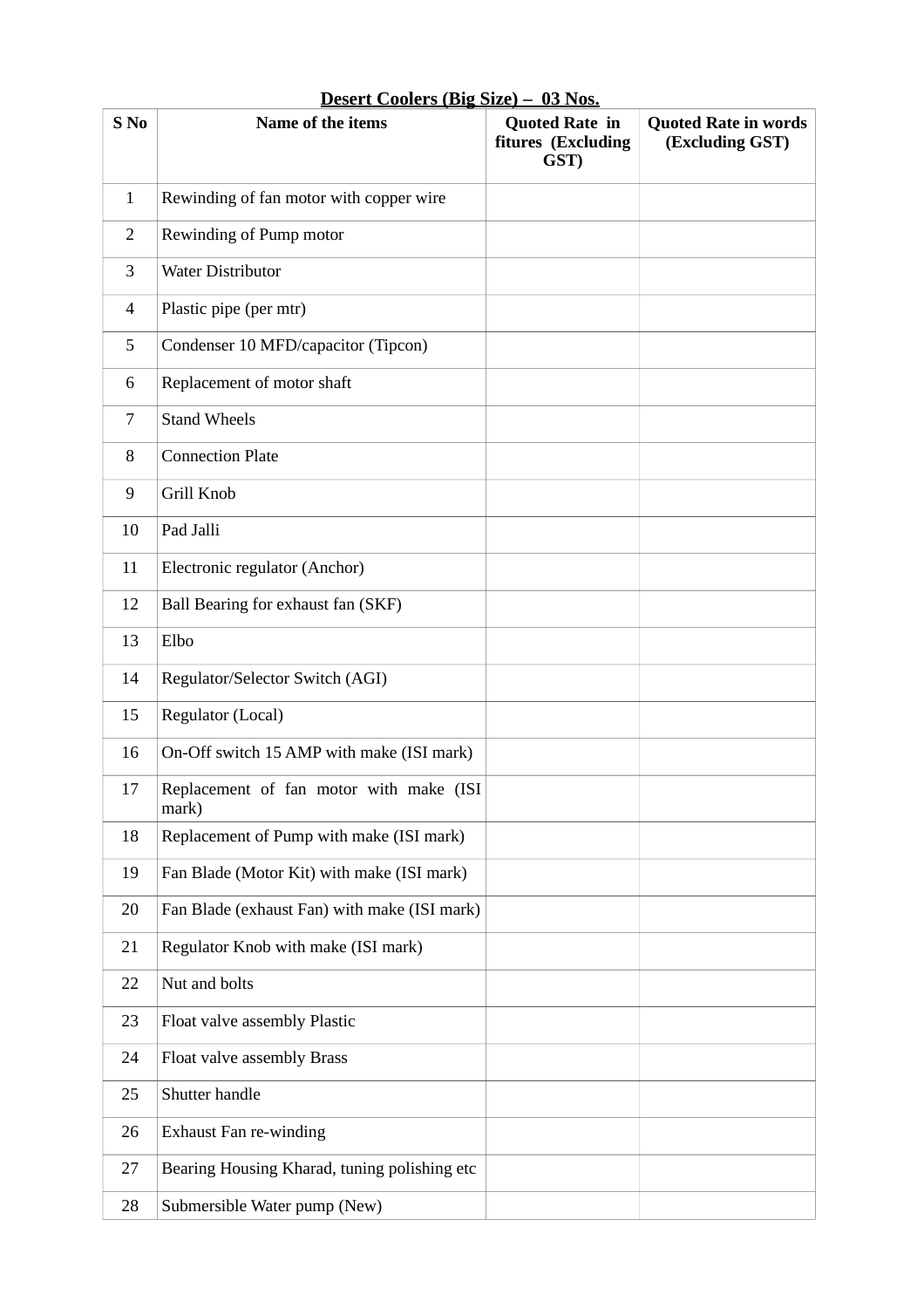|  | <b>Pedestal Fans- 87 Nos.</b> |  |
|--|-------------------------------|--|
|  |                               |  |

| S <sub>No</sub> | Name of the items                                   | <b>Quoted Rate in</b><br>fitures (Excluding<br>GST) | <b>Quoted Rate in words</b><br>(Excluding GST) |
|-----------------|-----------------------------------------------------|-----------------------------------------------------|------------------------------------------------|
| $\mathbf{1}$    | <b>Motor Rewinding</b>                              |                                                     |                                                |
| $\overline{2}$  | Motor Bush                                          |                                                     |                                                |
| 3               | <b>Motor Shaft</b>                                  |                                                     |                                                |
| $\overline{4}$  | 3 Core Wire (per mtr.)                              |                                                     |                                                |
| 5               | Plug Top 5 AMP Anchor                               |                                                     |                                                |
| 6               | Plug Top 15 AMP Anchor                              |                                                     |                                                |
| 7               | Capacitor                                           |                                                     |                                                |
| 8               | <b>Oslating Set</b>                                 |                                                     |                                                |
| $9$             | <b>Blade</b>                                        |                                                     |                                                |
| 10              | Jall set                                            |                                                     |                                                |
| 11              | <b>Regulator Knob</b>                               |                                                     |                                                |
| 12              | <b>Oslating Knob</b>                                |                                                     |                                                |
| 13              | Regulator (Resistance)                              |                                                     |                                                |
| 14              | Regulator                                           |                                                     |                                                |
| 15              | <b>Excel Rod Welding Work</b>                       |                                                     |                                                |
| 16              | Oslating Set repairing with garari                  |                                                     |                                                |
| 17              | Ball Bearing (20" Pedestal Fan)                     |                                                     |                                                |
| 18              | Fan Blade (20" Pedestal Fan)                        |                                                     |                                                |
| 19              | Fan Shaft (20" Pedestal Fan)                        |                                                     |                                                |
| 20              | Any Other (20" Pedestal Fan for Motor<br>Rewinding) |                                                     |                                                |
| 21              | Capacitor (Electronic)                              |                                                     |                                                |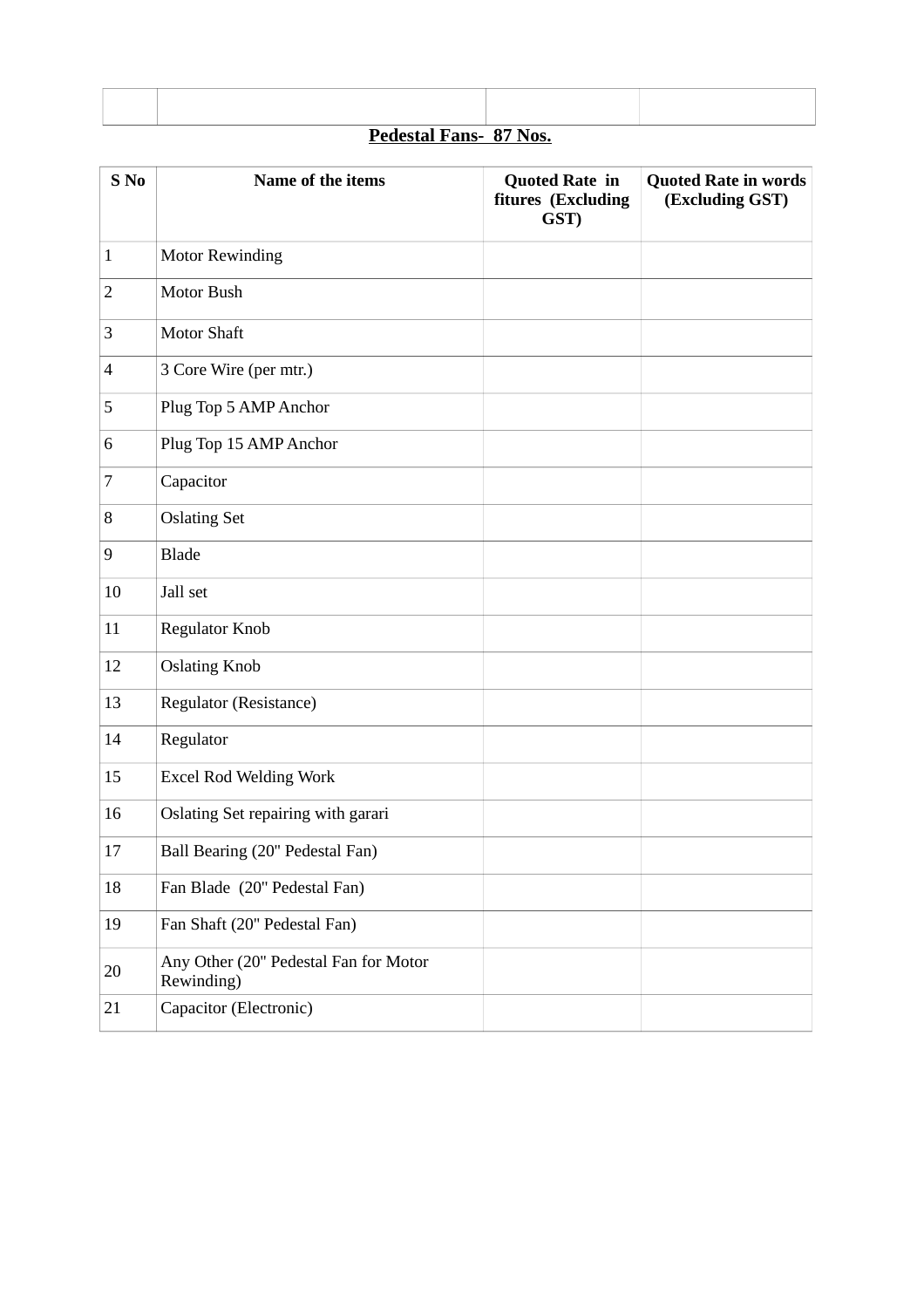| $S$ No         | Name of the items           | <b>Quoted Rate in</b><br>fitures (Excluding<br>GST) | <b>Quoted Rate in</b><br>words<br>(Excluding GST) |
|----------------|-----------------------------|-----------------------------------------------------|---------------------------------------------------|
| $\mathbf{1}$   | Heater 1500 Watt (ISI mark) |                                                     |                                                   |
| $\overline{2}$ | Thermostat (ISI mark)       |                                                     |                                                   |
| 3              | Oil Per Litre               |                                                     |                                                   |
| $\overline{4}$ | Fan 9 Fins                  |                                                     |                                                   |
| 5              | Fan 11 Fins                 |                                                     |                                                   |
| 6              | Dump Switch                 |                                                     |                                                   |
| 7              | Wheels (Set)                |                                                     |                                                   |

# **Oil Based Room Heaters (9 & 11 Fins) – 230 nos.**

# **Heat Convectors / Blowers -132 nos.**

| S <sub>No</sub> | Name of the items                                | <b>Quoted Rate in</b><br>fitures (Excluding<br>GST) | <b>Quoted Rate in</b><br>words<br>(Excluding GST) |
|-----------------|--------------------------------------------------|-----------------------------------------------------|---------------------------------------------------|
| $\mathbf{1}$    | Piano Switch (ISI mark)                          |                                                     |                                                   |
| $\overline{2}$  | Heating Element with make (ISI mark)             |                                                     |                                                   |
| 3               | Blower Fan with make (ISI mark)                  |                                                     |                                                   |
| 4               | Thermostat with make (ISI mark)                  |                                                     |                                                   |
| 5               | New Motor Single shaft (Six months<br>Guarantee) |                                                     |                                                   |
| 6               | New Motor double shaft (Six months<br>Guarantee) |                                                     |                                                   |
| 7               | Selector switch with make (ISI mark)             |                                                     |                                                   |
| 8               | Knob                                             |                                                     |                                                   |
| 9               | Indicator                                        |                                                     |                                                   |
| 10              | Connector                                        |                                                     |                                                   |
| 11              | Rotary Switch with nob                           |                                                     |                                                   |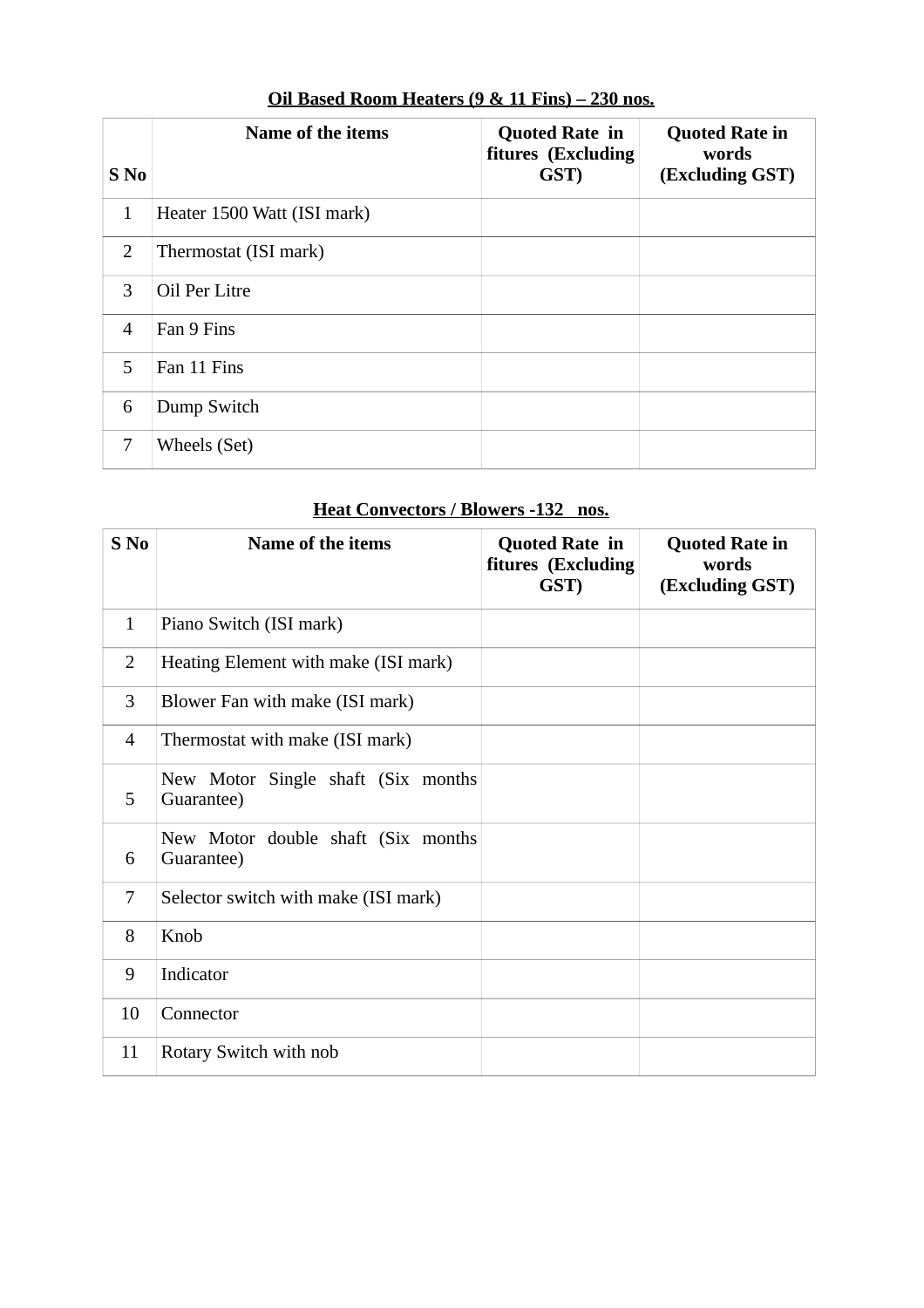| <b>Quartz Heaters</b> 18 nos. |  |
|-------------------------------|--|
|                               |  |

| S No          | Name of the items    | <b>Quoted Rate in</b><br>fitures (Excluding<br>GST) | <b>Quoted Rate in</b><br>words<br>(Excluding GST) |
|---------------|----------------------|-----------------------------------------------------|---------------------------------------------------|
|               | Tube                 |                                                     |                                                   |
| $\mathcal{P}$ | <b>Sector Switch</b> |                                                     |                                                   |
|               | Push Button/Switch   |                                                     |                                                   |

## **Single/Double Rod Heaters - 109 nos.**

| $S$ No        | Name of the items                            | <b>Quoted Rate in</b><br>fitures (Excluding<br>GST) | <b>Quoted Rate in</b><br>words<br>(Excluding GST) |
|---------------|----------------------------------------------|-----------------------------------------------------|---------------------------------------------------|
| 1             | Heating Element Rod with make (ISI)<br>mark) |                                                     |                                                   |
| $\mathcal{P}$ | Heating Insulator with make (ISI mark)       |                                                     |                                                   |
| 3             | Safety Jali                                  |                                                     |                                                   |
| 4             | Tumble Switch with make (ISI mark)           |                                                     |                                                   |
| 5.            | Reflector sheet                              |                                                     |                                                   |
| 6             | Separator                                    |                                                     |                                                   |

# **Halogen Heaters –14 nos.**

| S No           | Name of the items     | <b>Quoted Rate in</b><br>fitures<br>(Excluding GST) | <b>Quoted Rate in</b><br>words<br>(Excluding GST) |
|----------------|-----------------------|-----------------------------------------------------|---------------------------------------------------|
| 1              | Thermostat (ISI mark) |                                                     |                                                   |
| $\mathcal{D}$  | <b>Tubes</b>          |                                                     |                                                   |
| 3              | Reflector             |                                                     |                                                   |
| $\overline{4}$ | Jalli                 |                                                     |                                                   |
| 5.             | Olive set             |                                                     |                                                   |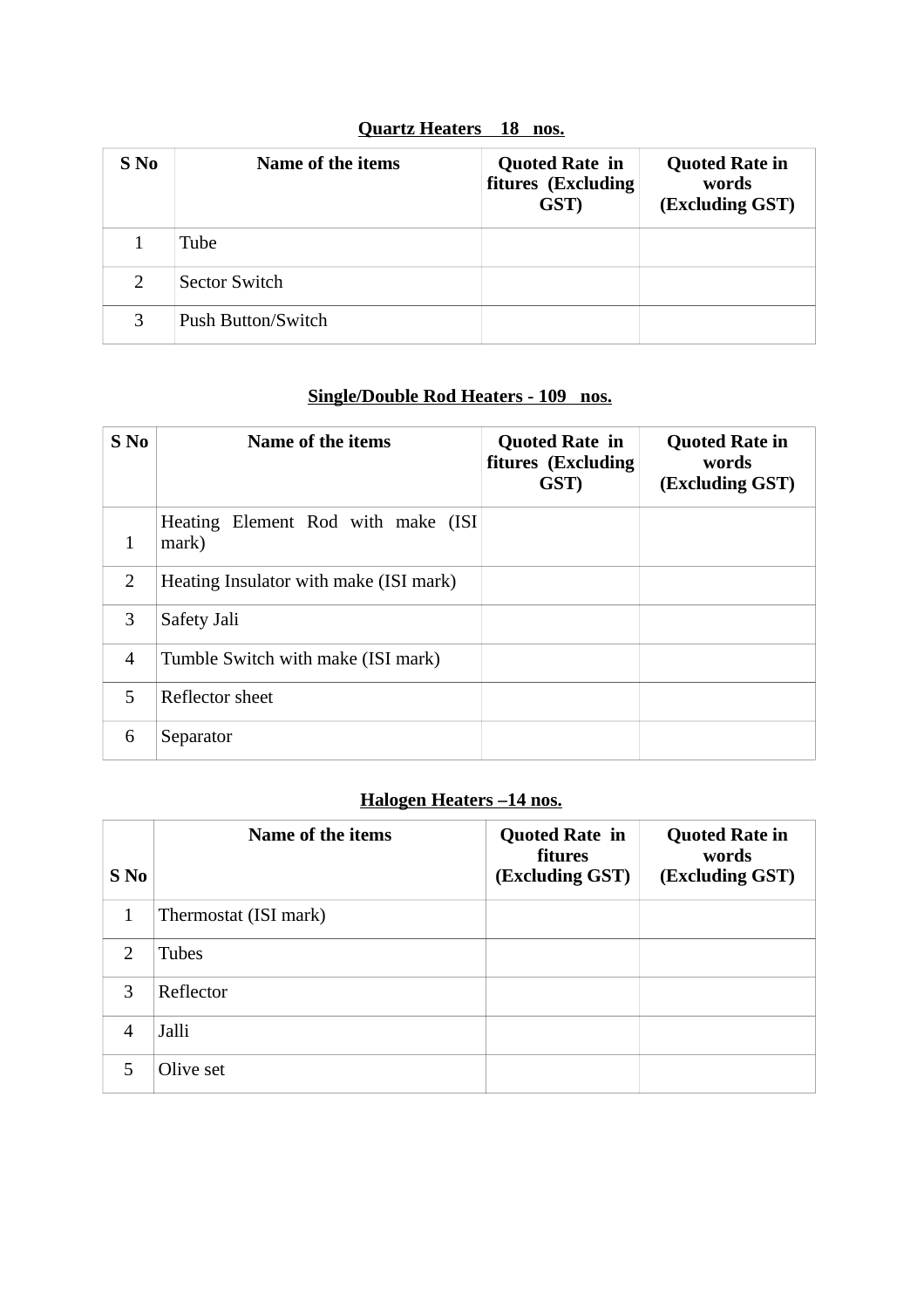| S <sub>No</sub> | <b>Name of the items</b>                           | <b>Quoted Rate in</b><br>fitures (Excluding<br>GST) | <b>Quoted Rate in</b><br>words<br>(Excluding GST) |
|-----------------|----------------------------------------------------|-----------------------------------------------------|---------------------------------------------------|
| $\mathbf{1}$    | Thermostat (ISI mark)                              |                                                     |                                                   |
| $\overline{2}$  | Element                                            |                                                     |                                                   |
| 3               | <b>Indicator Lamp</b>                              |                                                     |                                                   |
| $\overline{4}$  | Copper Water Tank                                  |                                                     |                                                   |
| 5               | Repairing / Welding of Copper Water<br><b>Tank</b> |                                                     |                                                   |
| 6               | Plug Top ISI                                       |                                                     |                                                   |
|                 | (i) Industrial Plug with make (ISI mark)           |                                                     |                                                   |
|                 | (ii) Dye fastner                                   |                                                     |                                                   |
|                 | (iii) Connection Pipe                              |                                                     |                                                   |
|                 | (iv)Installation Charges                           |                                                     |                                                   |
|                 | (v) Safety Valve                                   |                                                     |                                                   |
|                 | (vi) Assembly                                      |                                                     |                                                   |
|                 | (vii) Rubber Gasket                                |                                                     |                                                   |
|                 | (viii) Nut & Washer                                |                                                     |                                                   |

**Geysers - 18 nos.**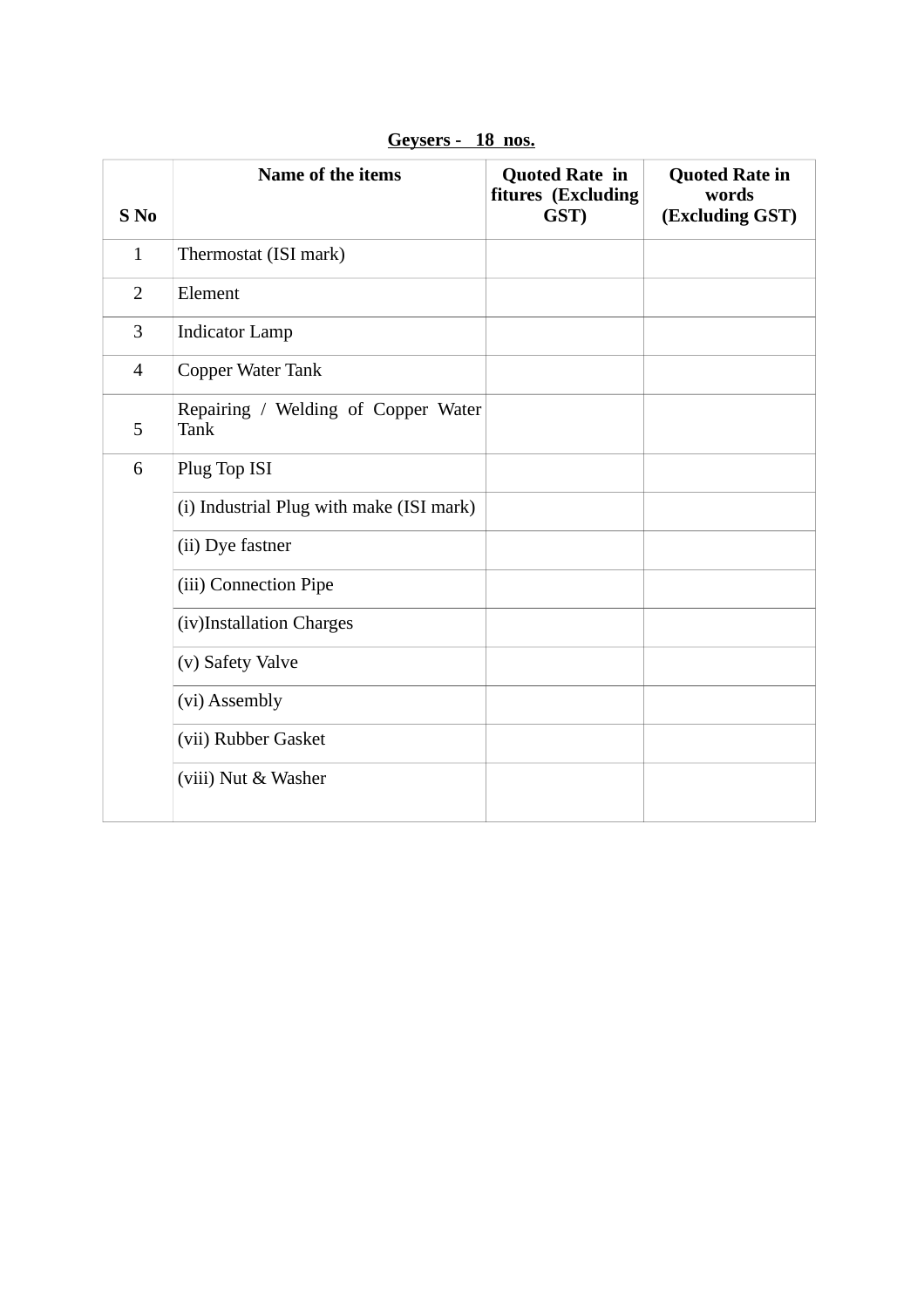| S No           | Name of the items     | <b>Quoted Rate in</b><br>fitures (Excluding<br>GST) | <b>Quoted Rate in</b><br>words<br>(Excluding GST) |
|----------------|-----------------------|-----------------------------------------------------|---------------------------------------------------|
| $\mathbf{1}$   | Thermostat (ISI mark) |                                                     |                                                   |
| $\overline{2}$ | Knob                  |                                                     |                                                   |
| 3              | Element               |                                                     |                                                   |
| $\overline{4}$ | Indicator             |                                                     |                                                   |
| 5              | Painting charges      |                                                     |                                                   |
| 6              | <b>Base sheet</b>     |                                                     |                                                   |
| $\overline{7}$ | Legs                  |                                                     |                                                   |
| 8              | <b>Bolts</b>          |                                                     |                                                   |
| 9              | <b>Glass Door</b>     |                                                     |                                                   |

**Hot Cases - 203 nos.**

# **Microwave Oven (IFB/Murphy Richards Make) – 30 Nos.**

| $S$ No         | Name of the items      | <b>Quoted Rate in</b><br>fitures (Excluding<br>GST) | <b>Quoted Rate in</b><br>words<br>(Excluding GST) |
|----------------|------------------------|-----------------------------------------------------|---------------------------------------------------|
| 1              | Display Board          |                                                     |                                                   |
| 2              | Element (Small)        |                                                     |                                                   |
| 3              | Element (Big)          |                                                     |                                                   |
| $\overline{4}$ | Magnetron              |                                                     |                                                   |
| 5              | Capacitor              |                                                     |                                                   |
| 6              | Glass Plate small size |                                                     |                                                   |
| 7              | Glass Plate big size   |                                                     |                                                   |
| 8              | Any other item         |                                                     |                                                   |

## **Insect Killers – 26 nos.**

| S No | Name of the items | <b>Quoted Rate in</b><br>fitures (Excluding<br>GST) | <b>Quoted Rate in</b><br>words<br>(Excluding GST) |
|------|-------------------|-----------------------------------------------------|---------------------------------------------------|
|      | Tubes             |                                                     |                                                   |
|      | Chock             |                                                     |                                                   |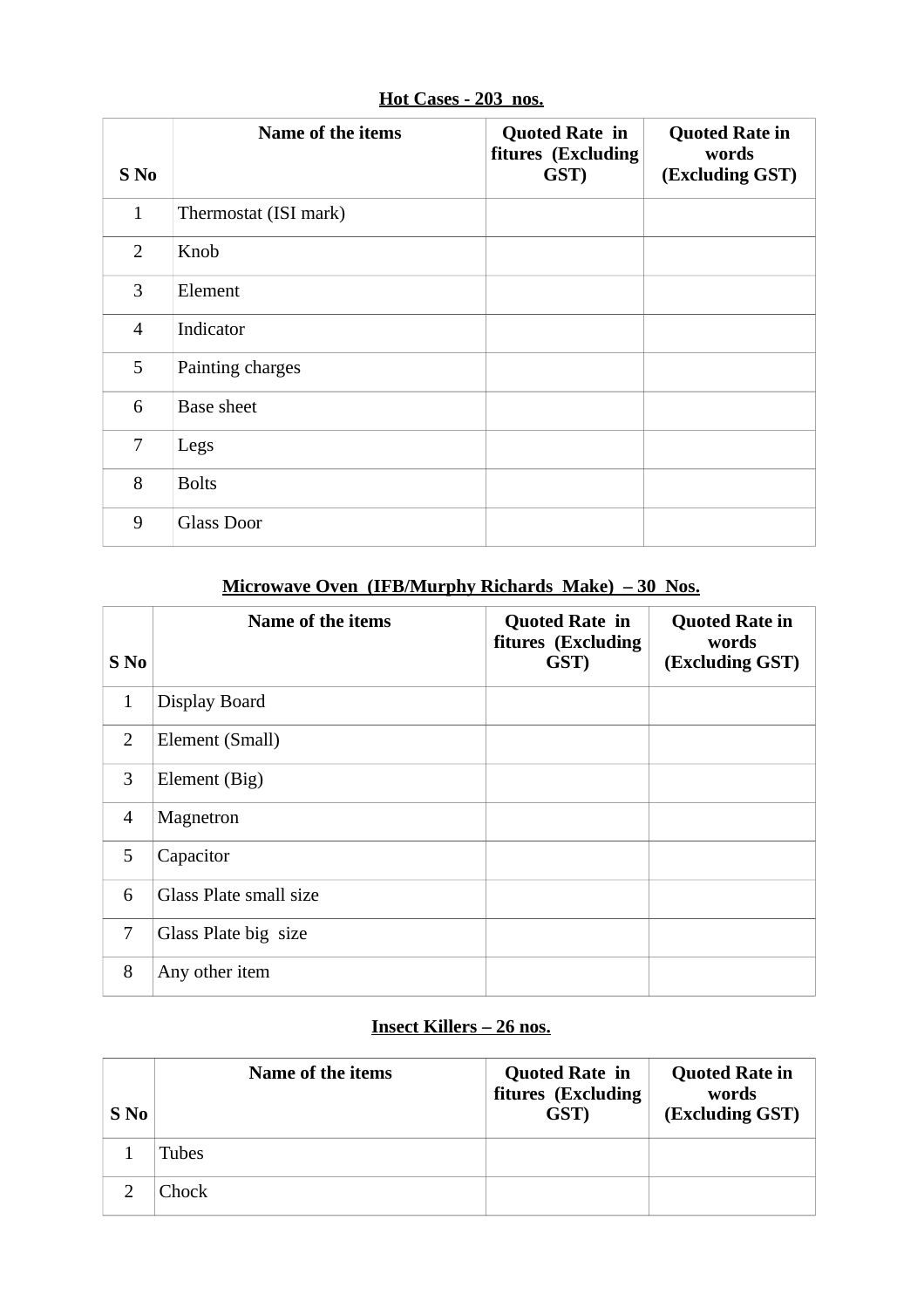| S No           | Name of the items | <b>Quoted Rate in</b><br>fitures (Excluding<br>GST) | <b>Quoted Rate in</b><br>words<br>(Excluding GST) |
|----------------|-------------------|-----------------------------------------------------|---------------------------------------------------|
|                | <b>Starter</b>    |                                                     |                                                   |
| $\overline{4}$ | Starter Holder    |                                                     |                                                   |
|                | Tube Holder       |                                                     |                                                   |

# **Emergency Lights – 34 nos.**

| S No           | Name of the items   | <b>Quoted Rate in</b><br>fitures (Excluding<br>GST) | <b>Quoted Rate in</b><br>words<br>(Excluding GST) |
|----------------|---------------------|-----------------------------------------------------|---------------------------------------------------|
| 1              | PL light 9 Watts    |                                                     |                                                   |
| 2              | <b>Battery</b>      |                                                     |                                                   |
| 3              | Holder              |                                                     |                                                   |
| $\overline{4}$ | <b>PCB</b>          |                                                     |                                                   |
| 5              | Transformer 12 Volt |                                                     |                                                   |

## **Table Lamps – 44 nos.**

| S No          | Name of the items | <b>Quoted Rate in</b><br>fitures (Excluding<br>GST) | <b>Quoted Rate in</b><br>words<br>(Excluding GST) |
|---------------|-------------------|-----------------------------------------------------|---------------------------------------------------|
|               | PL light 9 Watts  |                                                     |                                                   |
| $\mathcal{L}$ | PL Chock 9 watts  |                                                     |                                                   |
| 3             | PL Holder         |                                                     |                                                   |
|               | 2 Coir Wire       |                                                     |                                                   |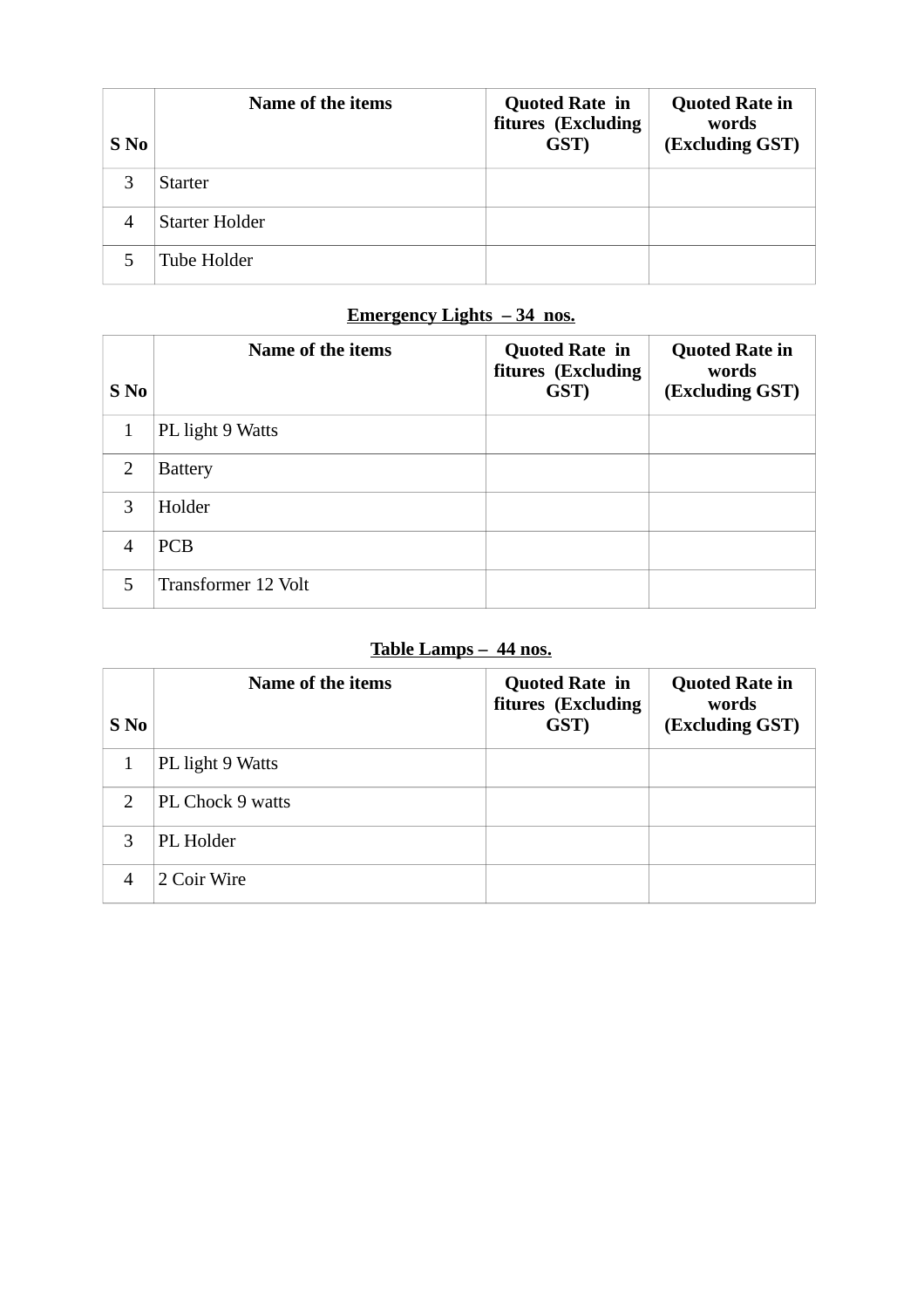## **Misc. Items**

|                          | Name of the items                    | <b>Quoted Rate in</b><br>fitures (Excluding | <b>Quoted Rate in</b><br>words |
|--------------------------|--------------------------------------|---------------------------------------------|--------------------------------|
| S <sub>No</sub>          |                                      | GST)                                        | (Excluding GST)                |
| $\mathbf{1}$             | 5 AMP Top Plug with make (ISI mark)  |                                             |                                |
| $\overline{2}$           | 15 AMP Top Plug with make (ISI mark) |                                             |                                |
| 3                        | Wire (per meter) (ISI mark)          |                                             |                                |
| $\overline{\mathcal{A}}$ | 2 core wire (per meter) (ISI mark)   |                                             |                                |
| 5                        | 3 core wire (per meter) (ISI mark)   |                                             |                                |
| 6                        | 5 Amp On/Off switch (ISI mark)       |                                             |                                |
| $\overline{7}$           | 16 Amp On-off switch (ISI mark)      |                                             |                                |
| 8                        | Two Pin Plug (ISI mark)              |                                             |                                |
| 9                        | Three Pin Plug (ISI mark)            |                                             |                                |
| 10                       | Socket 5 AMP (ISI mark)              |                                             |                                |
| 11                       | Socket 15 AMP (ISI mark)             |                                             |                                |
| 12                       | Indicator 5 AMP                      |                                             |                                |
| 13                       | <b>Indicator 15 AMP</b>              |                                             |                                |
| 14                       | <b>Bell Switch</b>                   |                                             |                                |
| 15                       | Door Bells with switch (ISI mark)    |                                             |                                |